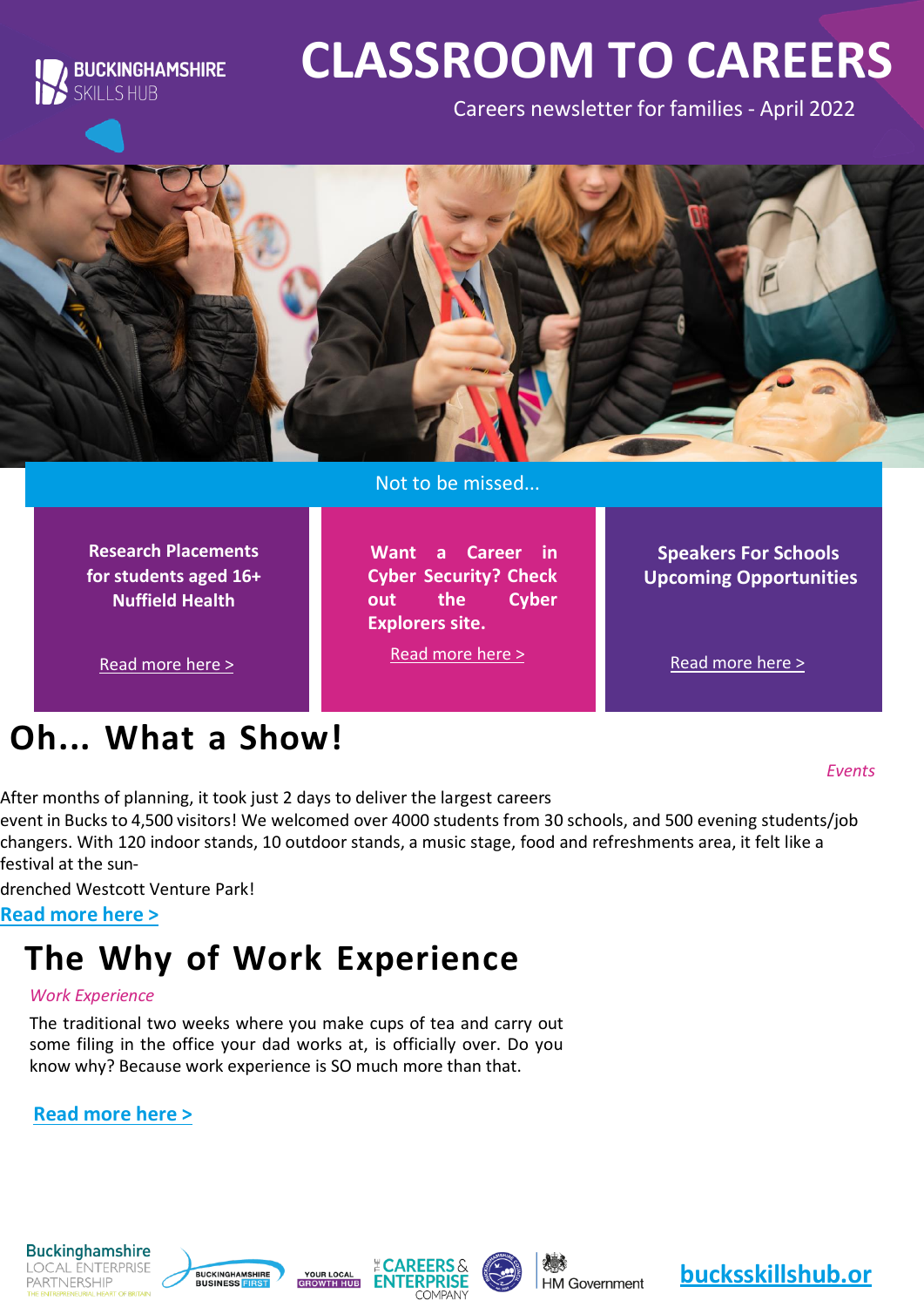

## **CLASSROOM TO CAREERS**

Careers newsletter for families - April 2022

### **Support for Overcoming Barriers to Success**

#### *Career Guidance*

What do you imagine when you think of the word 'barriers'? The most common answer is something that stands in the way. One image that comes to mind is a Ninja Warrior Course – full of obstacles to overcome in order to reach the finish, as well as different pathways to get to that all important destination, where you can then finally bask in your success.

#### **Read [more](https://bucksskillshub.org/career-seeker/resources/support-for-overcoming-barriers-to-success) here >**

### **5 Responsibilities of a Top Class Cinematographer**

#### *Creative Industries*

The National Film and Television School are holding a series of Career Clinics throughout March 2022. The last one in the series is about Cinematography. But what is it and what exactly does a Cinematographer do?

Cinematography is an essential part of film-making - visual storytelling is emphasised alongside the art of creating mood and evoking emotion through the right combination of composition, lighting, camera angles, colour and more. This is why cinematography is essential to the filmmaking process.

**Read [more](https://bucksskillshub.org/career-seeker/resources/5-responsibilities-of-a-top-class-cinematographer) here >**

### **Upcoming Events**

There are loads of careers events in April that you won't want to miss. Visit our website to see what's happening and when, including an up to date list of apprenticeship opportunities.

We're continually adding to our event calendar, so make sure to check back regularly!

**View all [events](https://www.bucksskillshub.org/events) here >**

*"The only way to do great work is to love what you do" — Steve Jobs*

**Buckinghamshire LOCAL ENTERPRISE PARTNERSHIP** 







**HM Government** 

**[bucksskillshub.or](http://bucksskillshub.org/)**